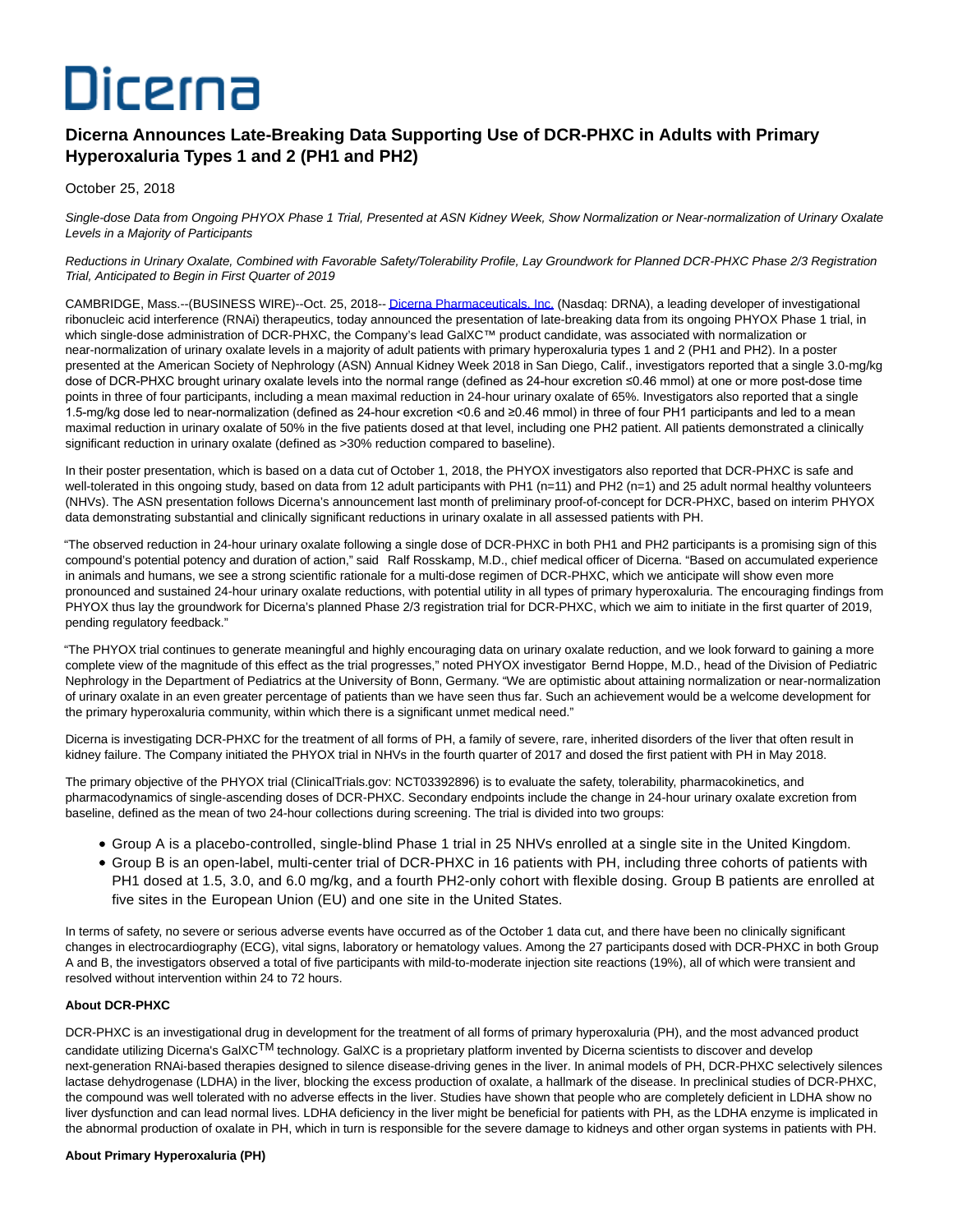Primary hyperoxaluria (PH) is a family of severe, rare, genetic liver disorders characterized by overproduction of oxalate, a natural chemical in the body that is normally eliminated as waste through the kidneys. In patients with PH, the kidneys are unable to eliminate the large amount of oxalate that is produced, and the accumulation of oxalate can result in severe damage to the kidneys and other organs. Currently, there are no approved therapies for the treatment of PH.

There are three known types of PH, each of which results from a mutation in a specific gene, as well as PH for which the molecular basis remains unknown, often referred to as idiopathic PH (IPH) or "no mutation detected" (NMD) PH. The known PH mutations cause a decrease in the activity of a specific enzyme in the liver, triggering an increase in oxalate production. In each case the decreased enzyme activity changes the balance of intermediary metabolites, resulting in overproduction of oxalate. The three genetically known types of PH are:  $1,2$ 

- PH1, which is caused by a mutation in the AGXT gene, causing a deficiency of the enzyme alanine:glyoxylateaminotransferase (AGT)
- PH2, which is caused by a mutation in the GRHPR gene, causing a deficiency of the enzyme glyoxylate/hydroxypyruvate reductase (GR/HPR)
- PH3, which is caused by a mutation in the HOGA1 gene, causing a deficiency of the enzyme 4-hydroxy-2-oxoglutarate aldolase (HOGA)

Patients with severe PH often undergo both liver and kidney transplants, which are major surgical procedures, and subsequently must take immunosuppressant drugs for the rest of their lives. Patients with decreased renal function may also experience oxalosis, which involves a build-up of oxalate in other organs such as the bone, skin, heart, and retina, possibly causing other concomitant, debilitating complications.

PH occurs in an estimated 1 in 120,000 live births around the world.<sup>3</sup> The estimated genetic prevalence of PH1 is 1 in 151,887 births, which implies more than 5,000 patients in the United States and European Union have the disease.<sup>3</sup> The estimated genetic prevalence of PH2 is 1 in 310,055 and that of PH3 is 1 in 135,866.<sup>3</sup> The median age at the first appearance of PH1 symptoms is 5.8 years.<sup>4</sup> The median age at diagnosis of PH1 is between 4.2 and 11.5 years, depending on whether nephrocalcinosis (calcification in the renal parenchyma, the functional part of the kidney) is present.<sup>5</sup> Fifty percent of patients with PH1 reach end-stage renal disease (ESRD) by their mid-30s.2

#### **About Dicerna Pharmaceuticals, Inc.**

Dicerna Pharmaceuticals, Inc., is a biopharmaceutical company focused on the discovery and development of innovative, subcutaneously delivered RNAi-based therapeutics for the treatment of diseases involving the liver, including rare diseases, viral infectious diseases, chronic liver diseases, and cardiovascular diseases. Dicerna is leveraging its proprietary GalXC™ RNAi technology platform to build a broad pipeline in these core therapeutic areas, focusing on target genes where connections between target gene and diseases are well understood and documented. Dicerna intends to discover, develop and commercialize novel therapeutics either on its own or in collaboration with pharmaceutical partners. For more information, please visi[t www.dicerna.com.](http://cts.businesswire.com/ct/CT?id=smartlink&url=http%3A%2F%2Fwww.dicerna.com&esheet=51889109&newsitemid=20181025005752&lan=en-US&anchor=www.dicerna.com&index=2&md5=aa1f6adcddcbf4d93fcaaee820b9e976)

#### **Cautionary Note on Forward-Looking Statements**

This press release includes forward-looking statements. Such forward-looking statements are subject to risks and uncertainties that could cause actual results to differ materially from those expressed or implied in such statements. Examples of forward-looking statements include, among others, statements we make regarding: (i) the therapeutic and commercial potential of the GalXC™ platform, including DCR-PHXC; (ii) research and development plans related to GalXC,™ including DCR-PHXC; and (iii) the potential of our technology and drug candidates in our research and development pipeline. The process by which an early stage platform such as GalXC (including DCR-PHXC, our lead product candidate) could potentially lead to an approved product is long and subject to highly significant risks. In general, most earlier stage drug candidates do not ultimately become approved drugs. Applicable risks and uncertainties include those relating to Dicerna's clinical and preclinical research and others identified under the heading "Risk Factors" included in the Company's filings with the Securities and Exchanges Commission (SEC). These risks and uncertainties include, among others, the cost, timing and results of preclinical studies and clinical trials and other development activities; the unpredictability of the duration and results of regulatory review of New Drug Applications and Investigational NDAs; market acceptance for approved products and innovative therapeutic treatments; competition; the possible impairment of, inability to obtain and costs of obtaining intellectual property rights; and possible safety or efficacy concerns, general business, financial and accounting risks and litigation. The forward-looking statements contained in this press release reflect Dicerna's current views with respect to future events, and Dicerna does not undertake and specifically disclaims any obligation to update any forward-looking statements.

#### **References**

- 1. Oxalosis & Hyperoxaluria Foundation. Overview of hyperoxaluria. 2017. Available at: [https://ohf.org/overview/.](http://cts.businesswire.com/ct/CT?id=smartlink&url=https%3A%2F%2Fohf.org%2Foverview%2F&esheet=51889109&newsitemid=20181025005752&lan=en-US&anchor=https%3A%2F%2Fohf.org%2Foverview%2F&index=3&md5=52e444da485190f6681c07a3102693f2) Accessed July 6, 2017.
- 2. Rare Kidney Stone Consortium. Primary hyperoxaluria. 2010. Available at[: http://www.rarekidneystones.org/hyperoxaluria/physicians.html.](http://cts.businesswire.com/ct/CT?id=smartlink&url=http%3A%2F%2Fwww.rarekidneystones.org%2Fhyperoxaluria%2Fphysicians.html&esheet=51889109&newsitemid=20181025005752&lan=en-US&anchor=http%3A%2F%2Fwww.rarekidneystones.org%2Fhyperoxaluria%2Fphysicians.html&index=4&md5=36db295658e86d5ac7167809129e68e4) Accessed July 6, 2017.
- 3. Hopp, K, Cogal, A, Bergstralh, E, et al. Phenotype-genotype correlations and estimated carrier frequencies of primary hyperoxaluria. Journal of the<br>3. Apprilian Opticker (Marketter: 0040) 0550 0570 American Society of Nephrology 2015; 26(10):2559-2570.
- van der Hoeven SM, van Woerden CS, Groothoff JW. Primary hyperoxaluria type 1, a too often missed diagnosis and potentially treatable cause of end-stage renal disease in adults: results of the Dutch cohort. Nephrology, Dialysis, Transplantation 2012; 27(10):3855-3862.
- 5. Tang X, Bergstrath EJ, Mehta RA, Vrtiska TJ, Milliner DS, Lieske JC. Nephrocalcinosis is a risk factor for kidney failure in primary hyperoxaluria. Kidney International 2015; 87:623-631.